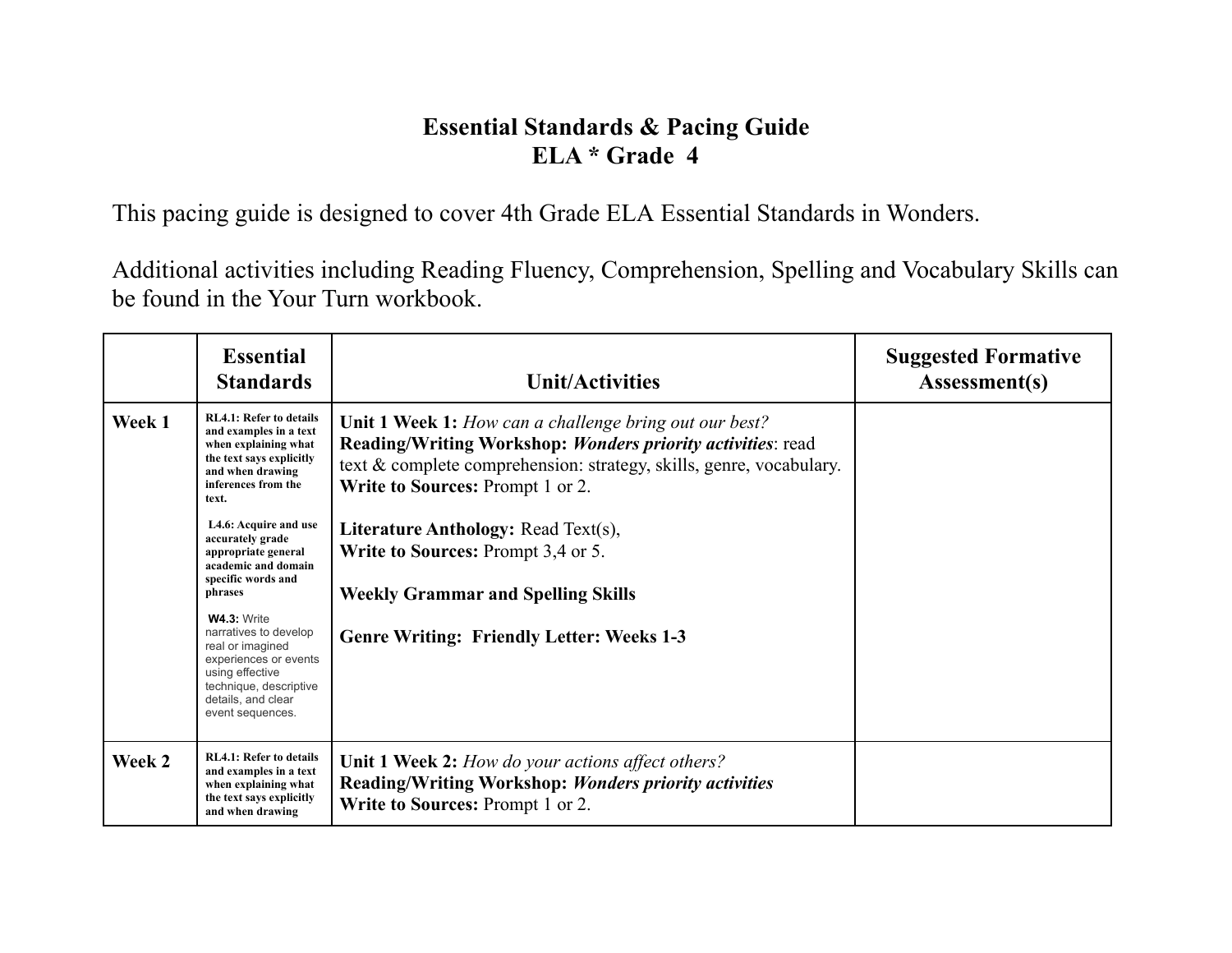|        | inferences from the<br>text.<br>W4.3: W4.3: Write<br>narratives to develop<br>real or imagined<br>experiences or events<br>using effective<br>technique, descriptive<br>details, and clear<br>event sequences.                                                                                                                                                                                                                                                                                         | <b>Literature Anthology: Read Text(s),</b><br>Write to Sources: Prompt 3,4 or 5.<br><b>Weekly Grammar and Spelling Skills</b>                                                                                                                                                            |  |
|--------|--------------------------------------------------------------------------------------------------------------------------------------------------------------------------------------------------------------------------------------------------------------------------------------------------------------------------------------------------------------------------------------------------------------------------------------------------------------------------------------------------------|------------------------------------------------------------------------------------------------------------------------------------------------------------------------------------------------------------------------------------------------------------------------------------------|--|
| Week 3 | <b>RI4.1: Refer to details</b><br>and examples in a text<br>when explaining what<br>the text says explicitly<br>and when drawing<br>inferences from the<br>text.<br>RI4.5: Describe the<br>overall structure<br>(e.g., chronology,<br>comparison,<br>cause/effect,<br>problem/solution) of<br>events, ideas,<br>concepts, or<br>information in a text<br>or part of a text.<br>W4.2: Write<br>informative/explana-t<br>ory texts to examine<br>a topic and convey<br>ideas and<br>information clearly. | Unit 1 Week 3: How do people respond to natural disasters?<br><b>Reading/Writing Workshop: Wonders priority activities</b><br>Write to Sources: Prompt 1 or 2.<br>Literature Anthology: Read Text(s),<br>Write to Sources: Prompt 3,4 or 5.<br><b>Weekly Grammar and Spelling Skills</b> |  |
| Week 4 | <b>RI4.1: Refer to details</b><br>and examples in a text<br>when explaining what<br>the text says explicitly<br>and when drawing<br>inferences from the<br>text.<br>RI4.5: Describe the<br>overall structure<br>(e.g., chronology,                                                                                                                                                                                                                                                                     | <b>Unit 1 Week 4:</b> How can science help you understand how things<br>work?<br>Reading/Writing Workshop: Wonders priority activities Write to<br><b>Sources:</b> Prompt 1 or 2.<br>Literature Anthology: Read Text(s),<br>Write to Sources: Prompt 3,4 or 5.                           |  |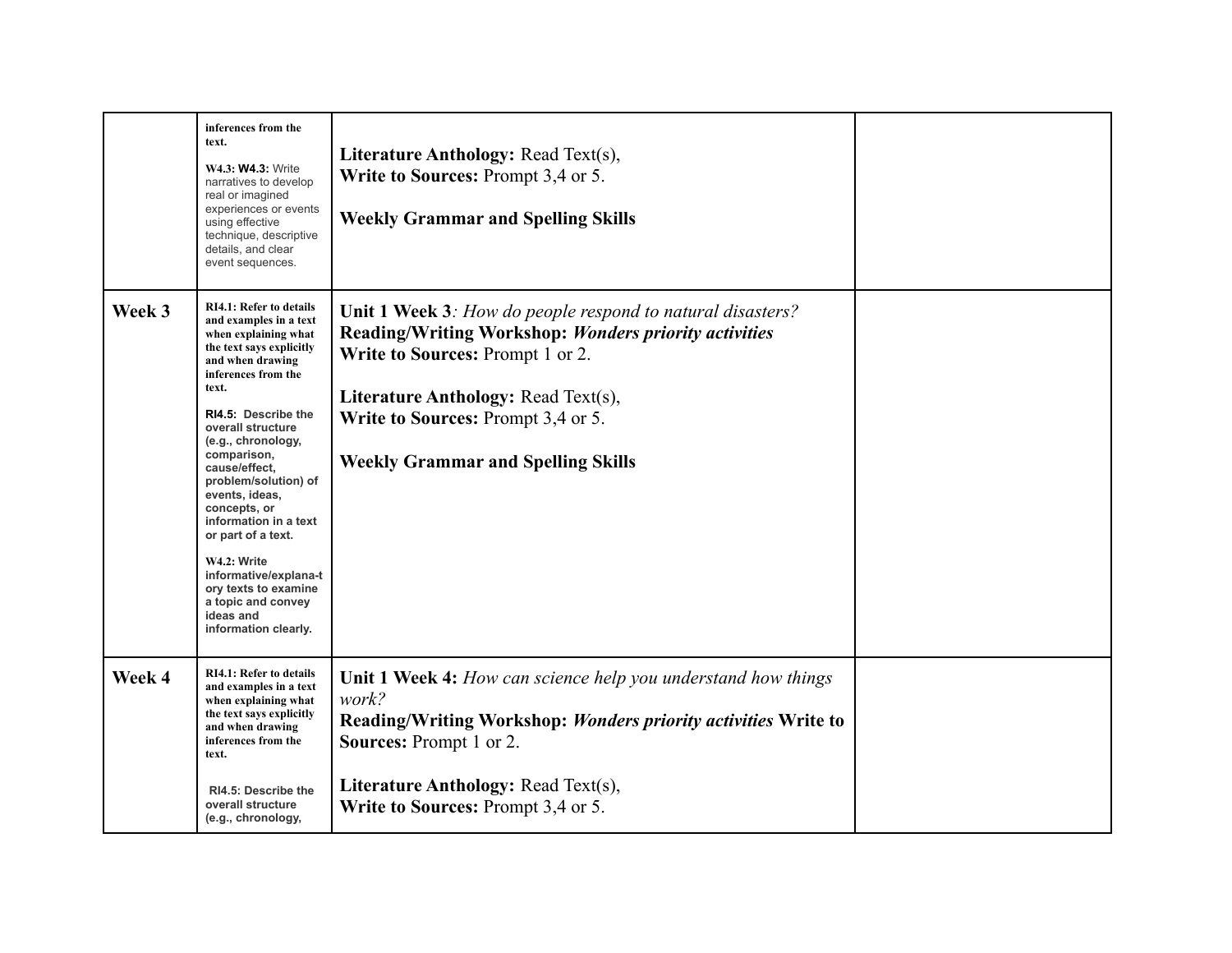|        | comparison,<br>cause/effect,<br>problem/solution) of<br>events, ideas,<br>concepts, or<br>information in a text<br>or part of a text.<br>L4.2: Demonstrate<br>command of the<br>conventions of<br>standard English<br>capitalization,<br>punctuation, and<br>spelling when<br>writing                                                                                                                                           | <b>Weekly Grammar and Spelling Skills</b><br><b>Genre Writing: Personal Letter: Weeks 4-6</b>                                                                                                                                                                                  |  |
|--------|---------------------------------------------------------------------------------------------------------------------------------------------------------------------------------------------------------------------------------------------------------------------------------------------------------------------------------------------------------------------------------------------------------------------------------|--------------------------------------------------------------------------------------------------------------------------------------------------------------------------------------------------------------------------------------------------------------------------------|--|
| Week 5 | <b>RI4.1: Refer to details</b><br>and examples in a<br>text when explaining<br>what the text says<br>explicitly and when<br>drawing inferences<br>from the text.<br>RI.4.2 Determine<br>the main idea of a<br>text and explain<br>how it is supported<br>by key details;<br>summarize the<br>text.<br>W.4.1 Write<br>opinion pieces on<br>topics or texts,<br>supporting a point<br>of view with<br>reasons and<br>information. | Unit 1 Week 5: How can starting a business help others?<br>Reading/Writing Workshop: Wonders priority activities<br>Write to Sources: Prompt 1 or 2.<br>Literature Anthology: Read Text(s),<br>Write to Sources: Prompt 3,4 or 5.<br><b>Weekly Grammar and Spelling Skills</b> |  |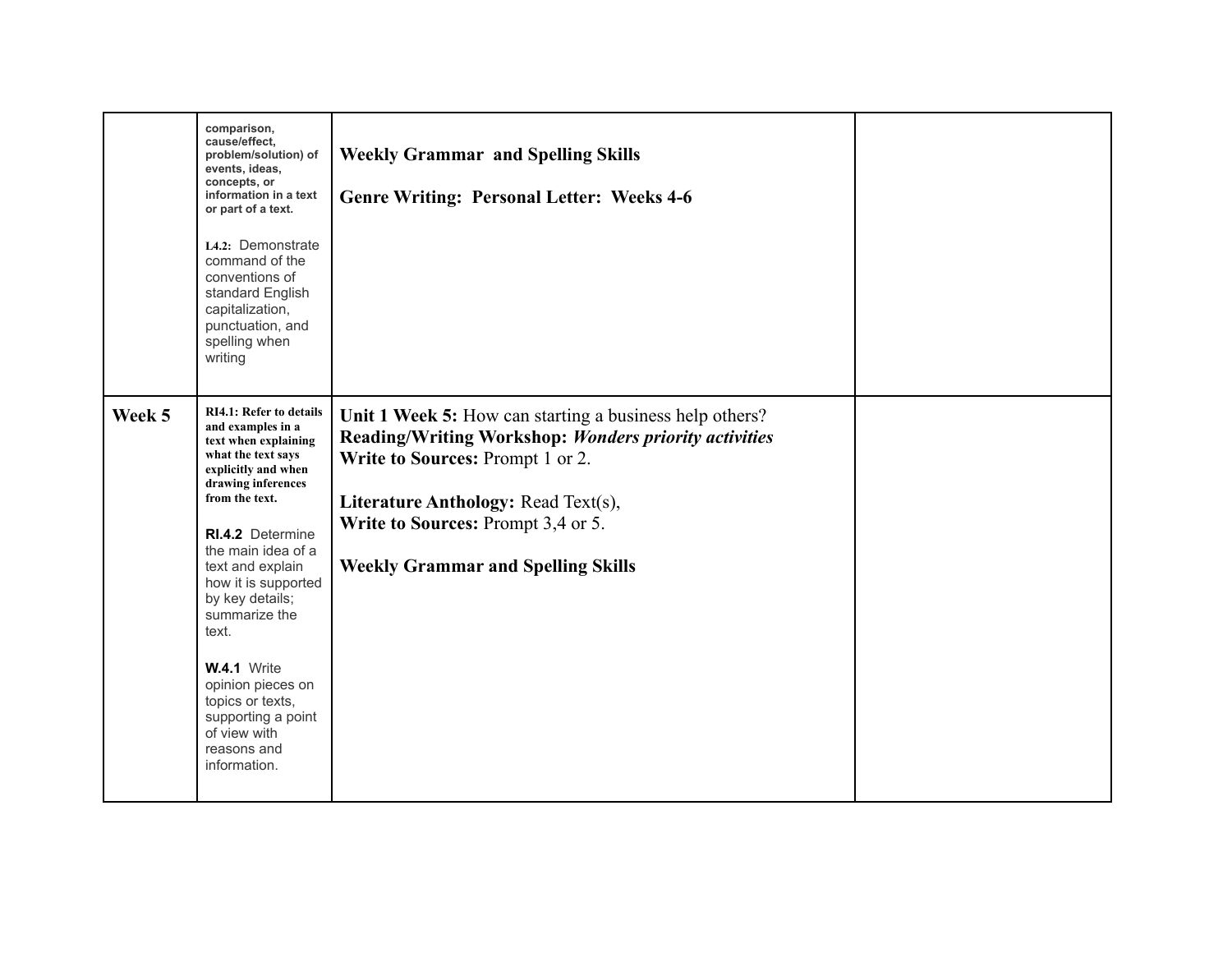| Week 6  |                                       | <b>Finish Genre Writing</b>                                                                                                                                                                                                                                                                               |  |
|---------|---------------------------------------|-----------------------------------------------------------------------------------------------------------------------------------------------------------------------------------------------------------------------------------------------------------------------------------------------------------|--|
| Week 7  | RL4.1, RL4.2,<br>L4.2                 | Unit 2 Week 1:<br><b>Reading/Writing Workshop: Wonders priority activities</b><br>Write to Sources: Prompt 1 or 2.<br><b>Literature Anthology: Read Text(s).</b><br>Write to Sources: Prompt 3,4 or 5.<br><b>Weekly Grammar and Spelling Skills</b><br><b>Genre Writing: Explanatory Essay: Weeks 1-3</b> |  |
| Week 8  | RL4.1, RL4.2,<br>RL4.5, L4.5,<br>W4.3 | Unit 2 Week 2:<br>Reading/Writing Workshop: Wonders priority activities<br>Write to Sources: Prompt 1 or 2.<br><b>Literature Anthology: Read Text(s),</b><br>Write to Sources: Prompt 3,4 or 5.<br><b>Weekly Grammar skills</b>                                                                           |  |
| Week 9  | RI4.2, W4.2                           | Unit 2 Week 3:<br><b>Reading/Writing Workshop: Wonders priority activities</b><br>Write to Sources: Prompt 1 or 2.<br><b>Literature Anthology: Read Text(s),</b><br>Write to Sources: Prompt 3,4 or 5.<br><b>Weekly Grammar and Spelling Skills</b>                                                       |  |
| Week 10 | <b>RI4.2</b>                          | Unit 2 Week 4:                                                                                                                                                                                                                                                                                            |  |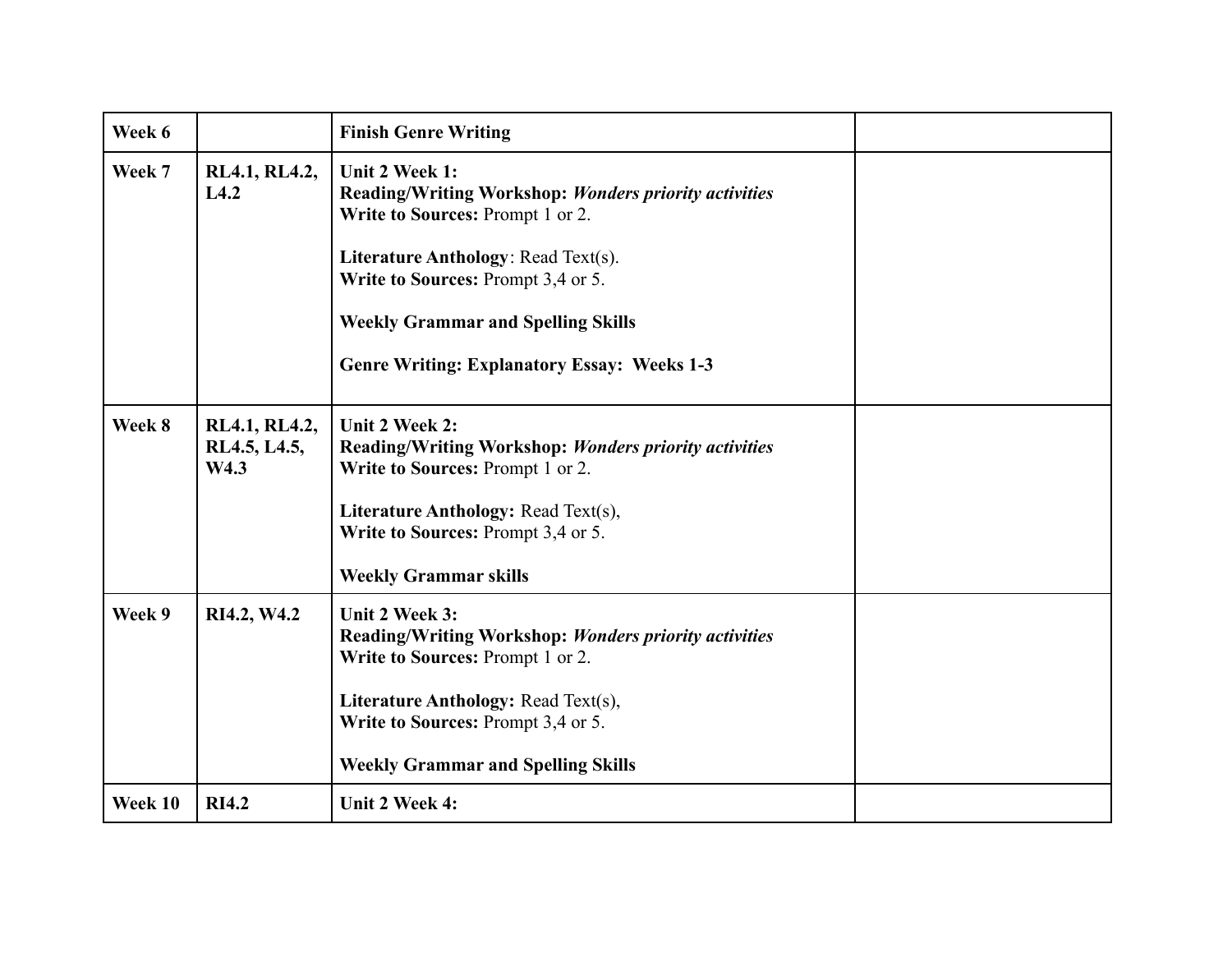|         |                                     | <b>Reading/Writing Workshop Wonders priority activities</b><br>Write to Sources: Prompt 1 or 2.<br>Literature Anthology: Read Text(s),<br>Write to Sources: Prompt 3,4 or 5.<br><b>Weekly Grammar and Spelling Skills</b>                                                                                   |  |
|---------|-------------------------------------|-------------------------------------------------------------------------------------------------------------------------------------------------------------------------------------------------------------------------------------------------------------------------------------------------------------|--|
| Week 11 | L4.5                                | Unit 2 Week 5:<br>Reading/Writing Workshop: Wonders priority activities<br>Write to Sources: Prompt 1 or 2.<br>Literature Anthology: Read Text(s),<br>Write to Sources: Prompt 3,4 or 5.<br><b>Weekly Grammar and Spelling Skills</b>                                                                       |  |
| Week 12 |                                     | <b>Finish Genre Writing.</b>                                                                                                                                                                                                                                                                                |  |
| Week 13 | L <sub>4.2</sub> , W <sub>4.3</sub> | <b>Unit 3 Week 1:</b><br>Reading/Writing Workshop: Wonders priority activities<br>Write to Sources: Prompt 1 or 2.<br><b>Literature Anthology: Read Text(s),</b><br>Write to Sources: Prompt 3,4 or 5.<br><b>Weekly Grammar and Spelling Skills</b><br><b>Genre Writing: Opinion-Book Review: Weeks 1-3</b> |  |
| Week 14 | RL4.1, W4.1,<br>W4.3                | Unit 3 Week 2:<br><b>Reading/Writing Workshop: Wonders priority activities</b><br>Write to Sources: Prompt 1 or 2.                                                                                                                                                                                          |  |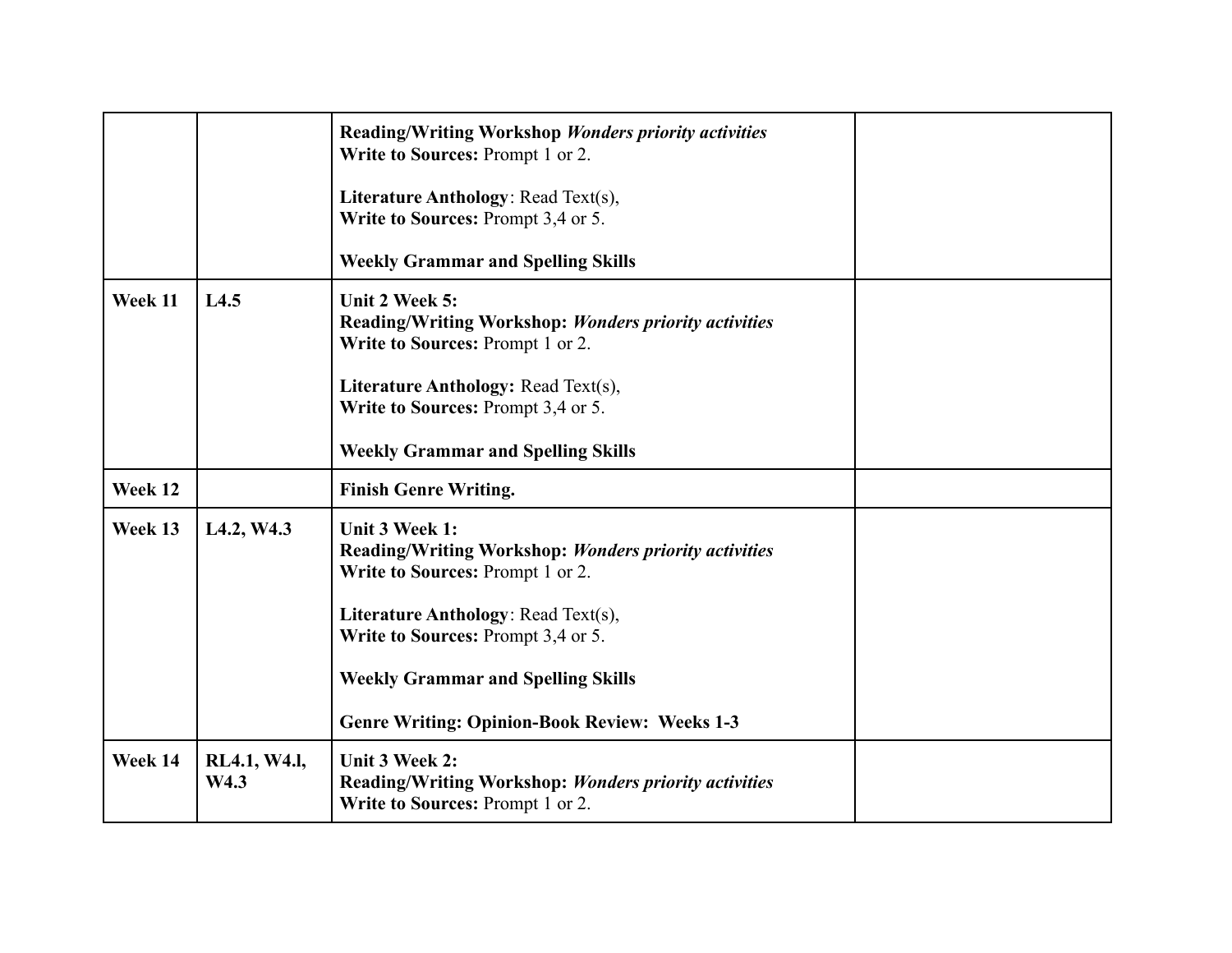|         |             | Literature Anthology: Read Text(s),<br>Write to Sources: Prompt 3,4 or 5.<br><b>Weekly Grammar and Spelling Skills</b>                                                                                                                                                                                   |  |
|---------|-------------|----------------------------------------------------------------------------------------------------------------------------------------------------------------------------------------------------------------------------------------------------------------------------------------------------------|--|
| Week 15 | RI4.1, L4.1 | Unit 3 Week 3:<br><b>Reading/Writing Workshop: Wonders priority activities</b><br>Write to Sources: Prompt 1 or 2.<br>Literature Anthology: Read Text(s),<br>Write to Sources: Prompt 3,4 or 5.<br><b>Weekly Grammar/Spelling Skills</b>                                                                 |  |
| Week 16 | RI4.1, W4.2 | Unit 3 Week 4:<br><b>Reading/Writing Workshop: Wonders priority activities</b><br>Write to Sources: Prompt 1 or 2.<br><b>Literature Anthology: Read Text(s),</b><br>Write to Sources: Prompt 3,4 or 5.<br><b>Weekly Grammar and Spelling Skills</b><br><b>Genre Writing: Narrative-Poetry: Weeks 4-6</b> |  |
| Week 17 | RI4.1, W4.2 | Unit 3 Week 5:<br><b>Reading/Writing Workshop: Wonders priority activities</b><br>Write to Sources: Prompt 1 or 2.<br>Literature Anthology: Read Text(s),<br>Write to Sources: Prompt 3,4 or 5.                                                                                                          |  |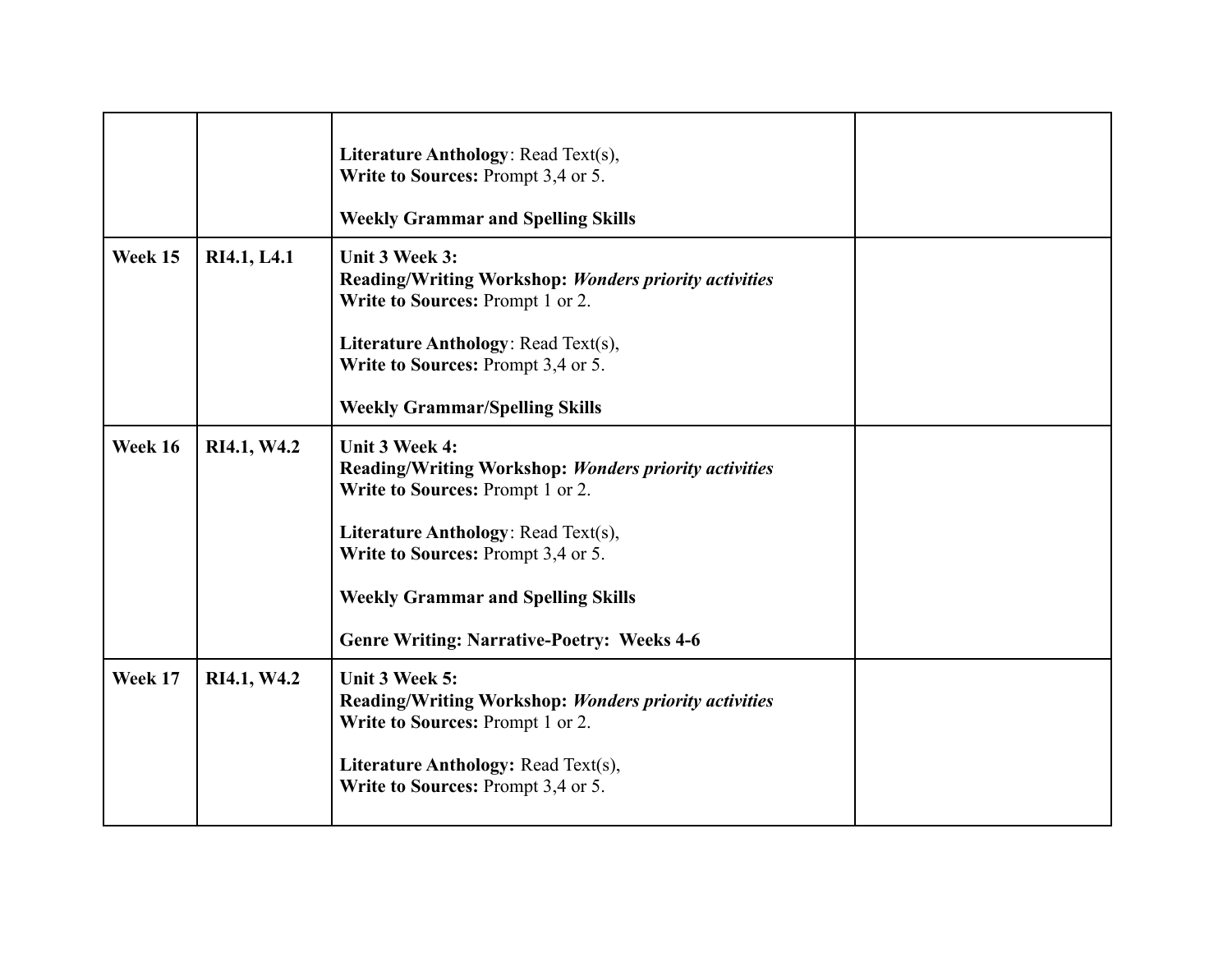|         |                            | <b>Weekly Grammar and Spelling Skills</b>                                                                                 |  |
|---------|----------------------------|---------------------------------------------------------------------------------------------------------------------------|--|
| Week 18 |                            | <b>Finish Genre Writing</b>                                                                                               |  |
| Week 19 | RI4.1, RI4.5,<br>W4.3      | Unit 4 Week 1:<br>Reading/Writing Workshop: Wonders priority activities<br>Write to Sources: Prompt 1 or 2.               |  |
|         |                            | <b>Literature Anthology: Read Text(s),</b><br>Write to Sources: Prompt 3,4 or 5.                                          |  |
|         |                            | <b>Weekly Grammar and Spelling Skills</b>                                                                                 |  |
|         |                            | <b>Genre Writing: Fictional Narrative: Weeks 1-3</b>                                                                      |  |
| Week 20 | <b>RL4.1</b>               | <b>Unit 4 Week 2:</b><br><b>Reading/Writing Workshop: Wonders priority activities</b><br>Write to Sources: Prompt 1 or 2. |  |
|         |                            | <b>Literature Anthology: Read Text(s),</b><br>Write to Sources: Prompt 3,4 or 5.                                          |  |
|         |                            | <b>Weekly Grammar and Spelling Skills</b>                                                                                 |  |
| Week 21 | RI4.1, L4.2,<br>L4.5, W4.3 | Unit 4 Week 3:<br>Reading/Writing Workshop: Wonders priority activities.<br>Write to Sources: Prompt 1 or 2.              |  |
|         |                            | Literature Anthology: Read Text(s),<br>Write to Sources: Prompt 3,4 or 5.                                                 |  |
|         |                            | <b>Weekly Grammar and Spelling Skills</b>                                                                                 |  |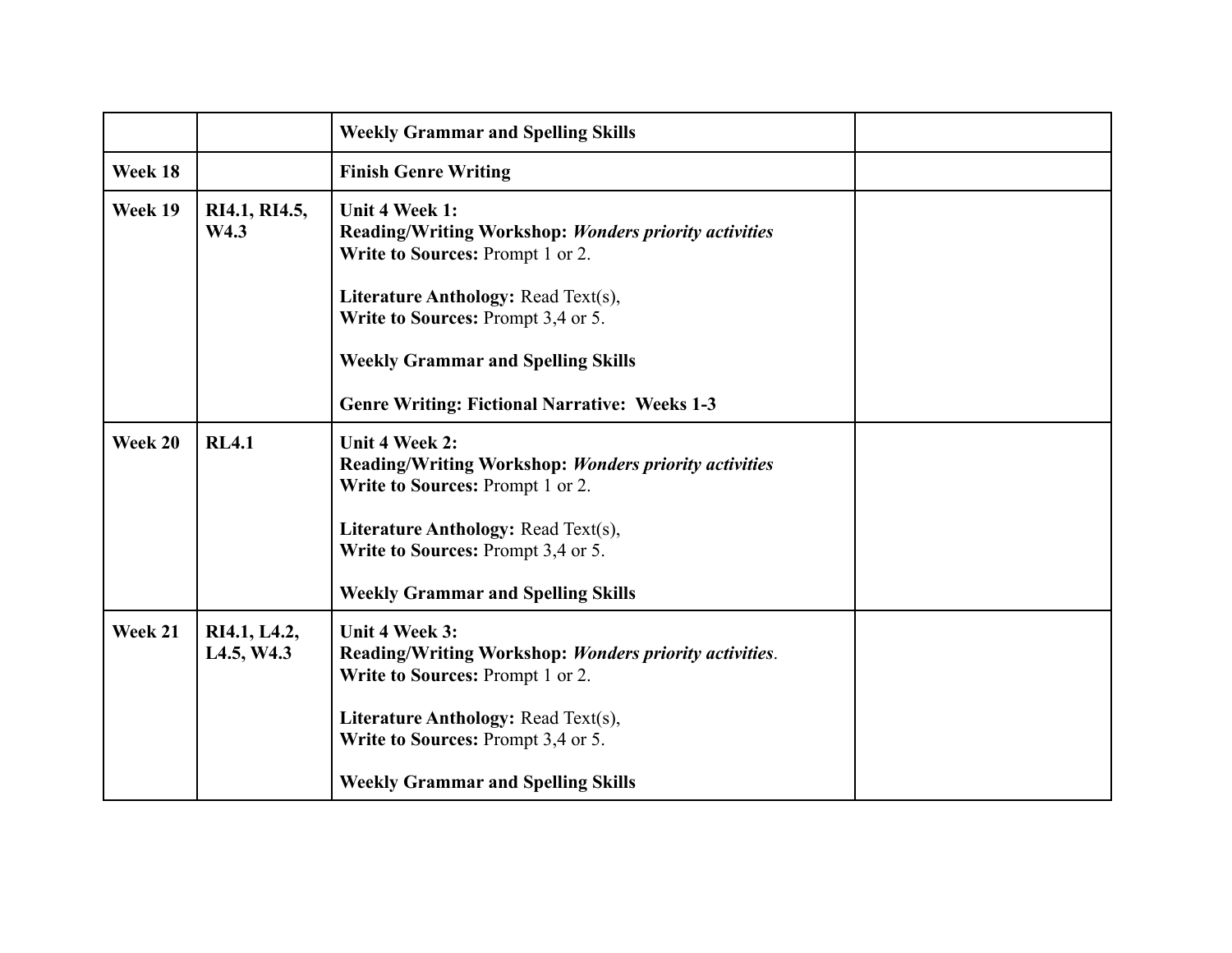| Week 22 | RI4.5, RI4.1,<br>L4.6 | Unit 4 Week 4:<br>Reading/Writing Workshop: Wonders priority activities<br>Write to Sources: Prompt 1 or 2.<br><b>Literature Anthology: Read Text(s),</b><br>Write to Sources: Prompt 3,4 or 5.<br><b>Weekly Grammar and Spelling Skills</b><br><b>Genre Writing: Narrative-Poetry: Weeks 4-6</b> |  |
|---------|-----------------------|---------------------------------------------------------------------------------------------------------------------------------------------------------------------------------------------------------------------------------------------------------------------------------------------------|--|
| Week 23 | RL4.2, L4.6,<br>W4.3  | Unit 4 Week 5:<br>Reading/Writing Workshop: Wonders priority activities<br>Write to Sources: Prompt 1 or 2.<br><b>Literature Anthology: Read Text(s),</b><br>Write to Sources: Prompt 3,4 or 5.<br><b>Weekly Grammar and Spelling Skills</b>                                                      |  |
| Week 24 |                       | <b>Finish Genre Writing</b>                                                                                                                                                                                                                                                                       |  |
| Week 25 | L4.5, L4.2,<br>W4.3   | Unit 5 Week 1:<br>Reading/Writing Workshop: Wonders priority activities<br>Write to Sources: Prompt 1 or 2.<br>Literature Anthology: Read Text(s),<br>Write to Sources: Prompt 3,4 or 5.<br><b>Weekly Grammar and Spelling Skills</b><br><b>Genre Writing: Expository Letter: Weeks 1-3</b>       |  |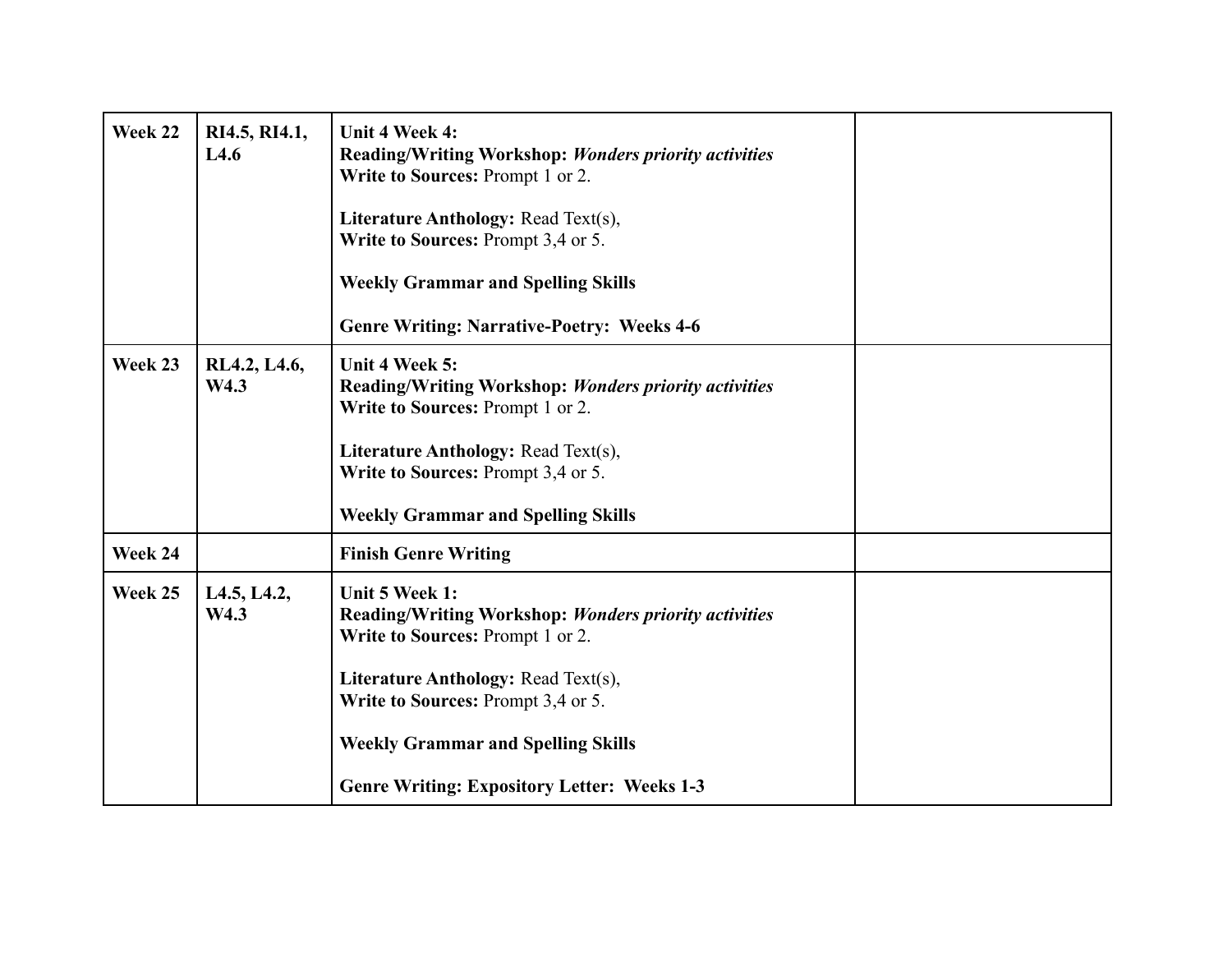| Week 26 | RL4.1, W4.1                                                    | Unit 5 Week 2:<br>Reading/Writing Workshop: Wonders priority activities<br>Write to Sources: Prompt 1 or 2.<br><b>Literature Anthology: Read Text(s),</b><br>Write to Sources: Prompt 3,4 or 5.<br><b>Weekly Grammar and Spelling Skills</b>                                                                  |  |
|---------|----------------------------------------------------------------|---------------------------------------------------------------------------------------------------------------------------------------------------------------------------------------------------------------------------------------------------------------------------------------------------------------|--|
| Week 27 | RI4.1, RI4.5,<br>W4.2                                          | Unit 5 Week 3:<br>Reading/Writing Workshop: Wonders priority activities<br>Write to Sources: Prompt 1 or 2.<br><b>Literature Anthology: Read Text(s),</b><br>Write to Sources: Prompt 3,4 or 5.<br><b>Weekly Grammar and Spelling Skills</b>                                                                  |  |
| Week 28 | RI4.1, RI4.5,<br>L <sub>4.2</sub> , L <sub>4.5</sub> ,<br>W4.2 | Unit 5 Week 4: I<br>Reading/Writing Workshop: Wonders priority activities<br>Write to Sources: Prompt 1 or 2.<br><b>Literature Anthology: Read Text(s),</b><br>Write to Sources: Prompt 3,4 or 5.<br><b>Weekly Grammar and Spelling Skills</b><br><b>Genre Writing: Informative-Research Paper: Weeks 4-6</b> |  |
| Week 29 | RI4.1, RI4.5,<br>L <sub>4.2</sub> , L <sub>4.5</sub> ,<br>W4.2 | Unit 5 Week 5:<br>Reading/Writing Workshop: Wonders priority activities<br>Write to Sources: Prompt 1 or 2.                                                                                                                                                                                                   |  |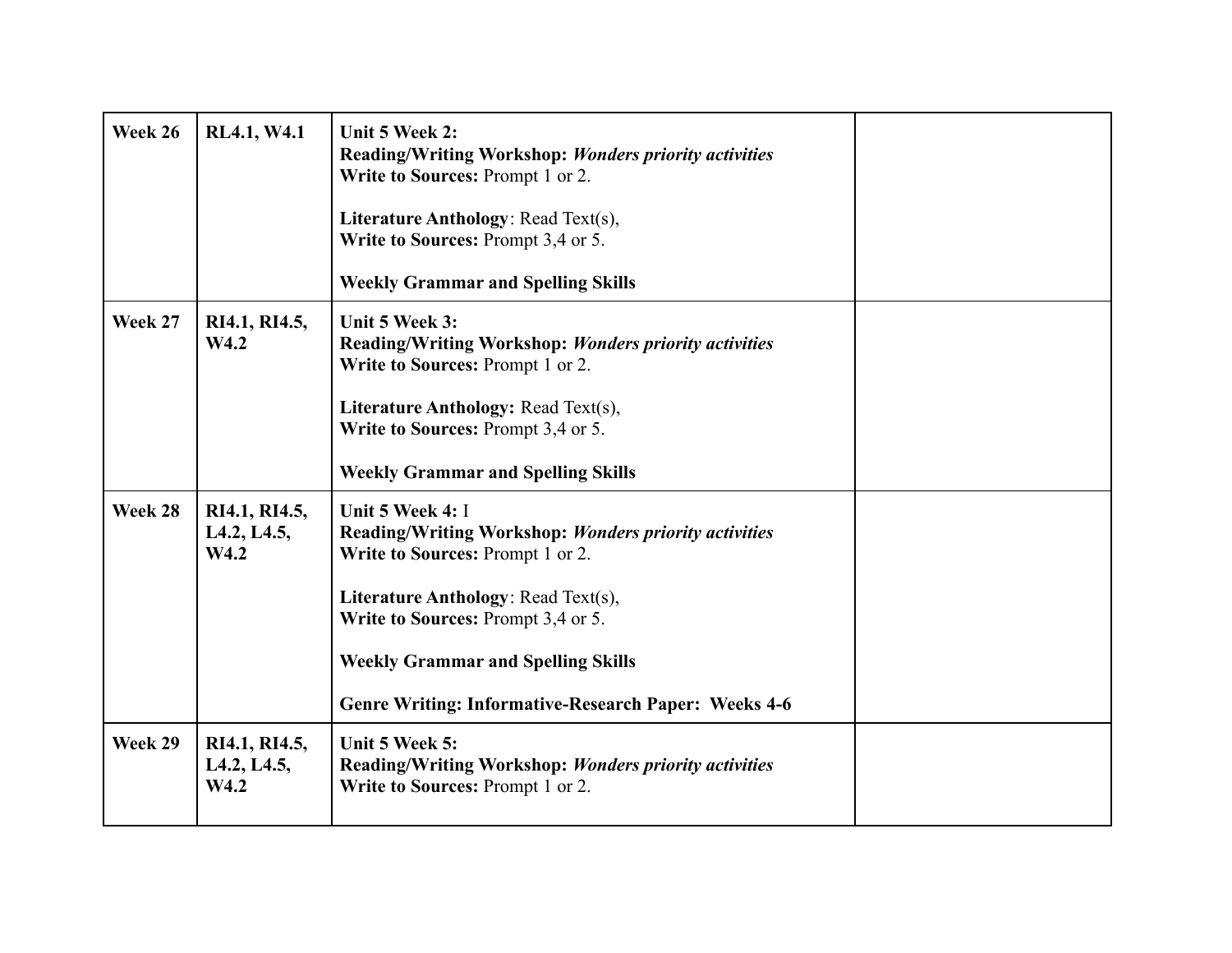|         |                                                      | Literature Anthology: Read Text(s),<br>Write to Sources: Prompt 3,4 or 5.<br><b>Weekly Grammar and Spelling Skills</b>                                                                                                                                                                        |  |
|---------|------------------------------------------------------|-----------------------------------------------------------------------------------------------------------------------------------------------------------------------------------------------------------------------------------------------------------------------------------------------|--|
| Week 30 | W4.2                                                 | <b>Finish Research Paper</b>                                                                                                                                                                                                                                                                  |  |
| Week 31 | RL4.1, RL4.2,<br>L <sub>4.6</sub> , W <sub>4.3</sub> | Unit 6 Week 1:<br>Reading/Writing Workshop: Wonders priority activities<br>Write to Sources: Prompt 1 or 2.<br>Literature Anthology: Read Text(s),<br>Write to Sources: Prompt 3,4 or 5.<br><b>Weekly Grammar and Spelling Skills</b><br><b>Genre Writing: Opinion-Book review: Weeks 1-3</b> |  |
| Week 32 | RL4.1, RL4.2,<br>L4.2, W4.2,<br>W4.3                 | Unit 6 Week 2:<br>Reading/Writing Workshop: Wonders priority activities<br>Write to Sources: Prompt 1 or 2.<br><b>Literature Anthology: Read Text(s),</b><br>Write to Sources: Prompt 3,4 or 5.<br><b>Weekly Grammar and Spelling Skills</b>                                                  |  |
| Week 33 | RI4.1, RI4.2,<br>W4.1                                | .Unit 6 Week 3:<br><b>Reading/Writing Workshop: Wonders priority activities</b><br>Write to Sources: Prompt 1 or 2.<br><b>Literature Anthology: Read Text(s),</b><br>Write to Sources: Prompt 3,4 or 5.                                                                                       |  |